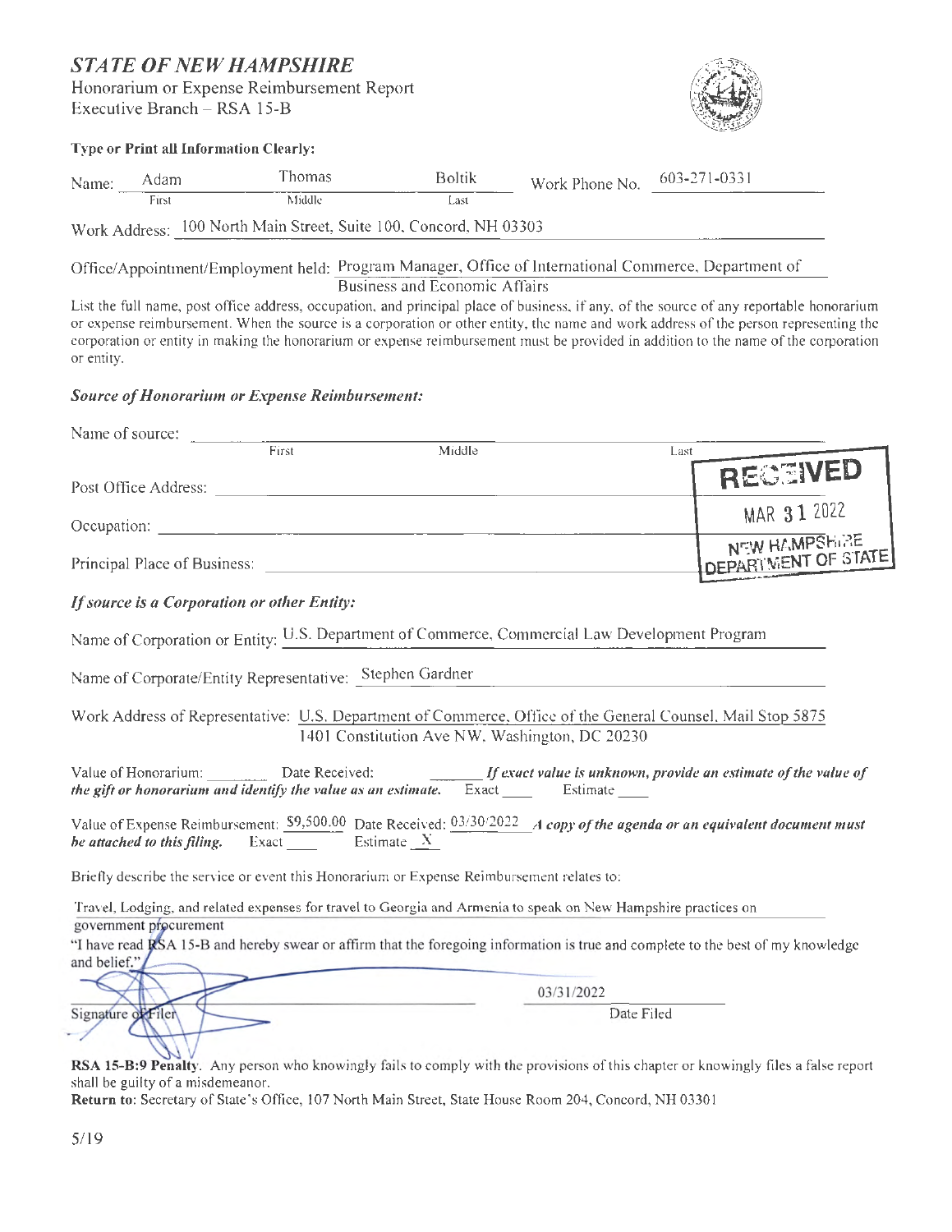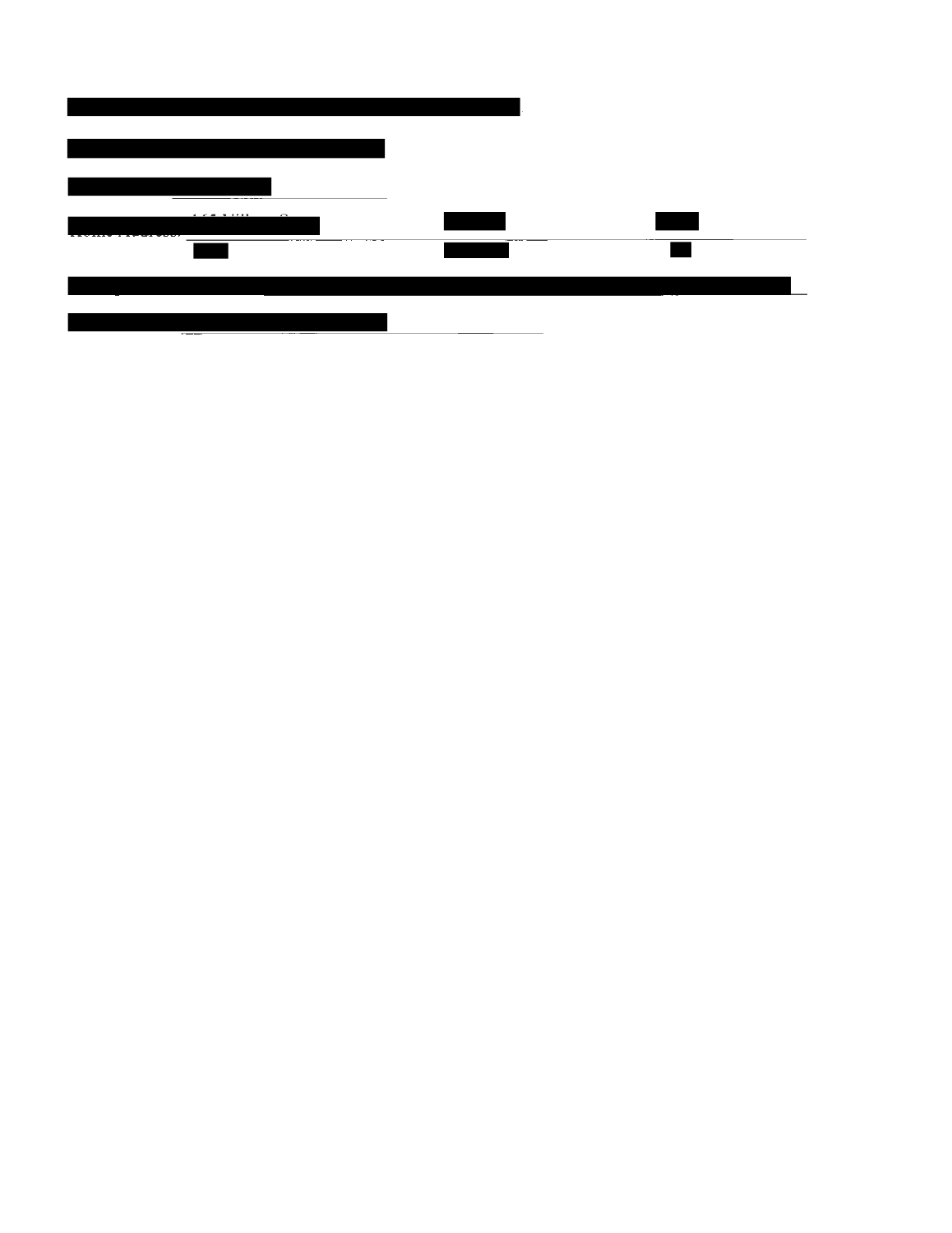# **Workshop on Technical Tools and Policies to Support Environmentally Sustainable Public Procurement**

**March 28-29, 2022** 

DoubleTree by Hilton Yerevan City Centre Yerevan, Armenia

Sponsored by



*Commercial Law Development Program (CLDP) U. S. Department of Commerce* 

In cooperation with



*U.S. Environmental Protection Agency* 



*Ministry of Finance of the Republic of Armenia* 



MINISTRY OF ENVIRONMENT

*Ministry of Environment of the Republic of Armenia* 



*U.S. Embassy Yerevan* 

Project made possible through funding by the U.S. Department of State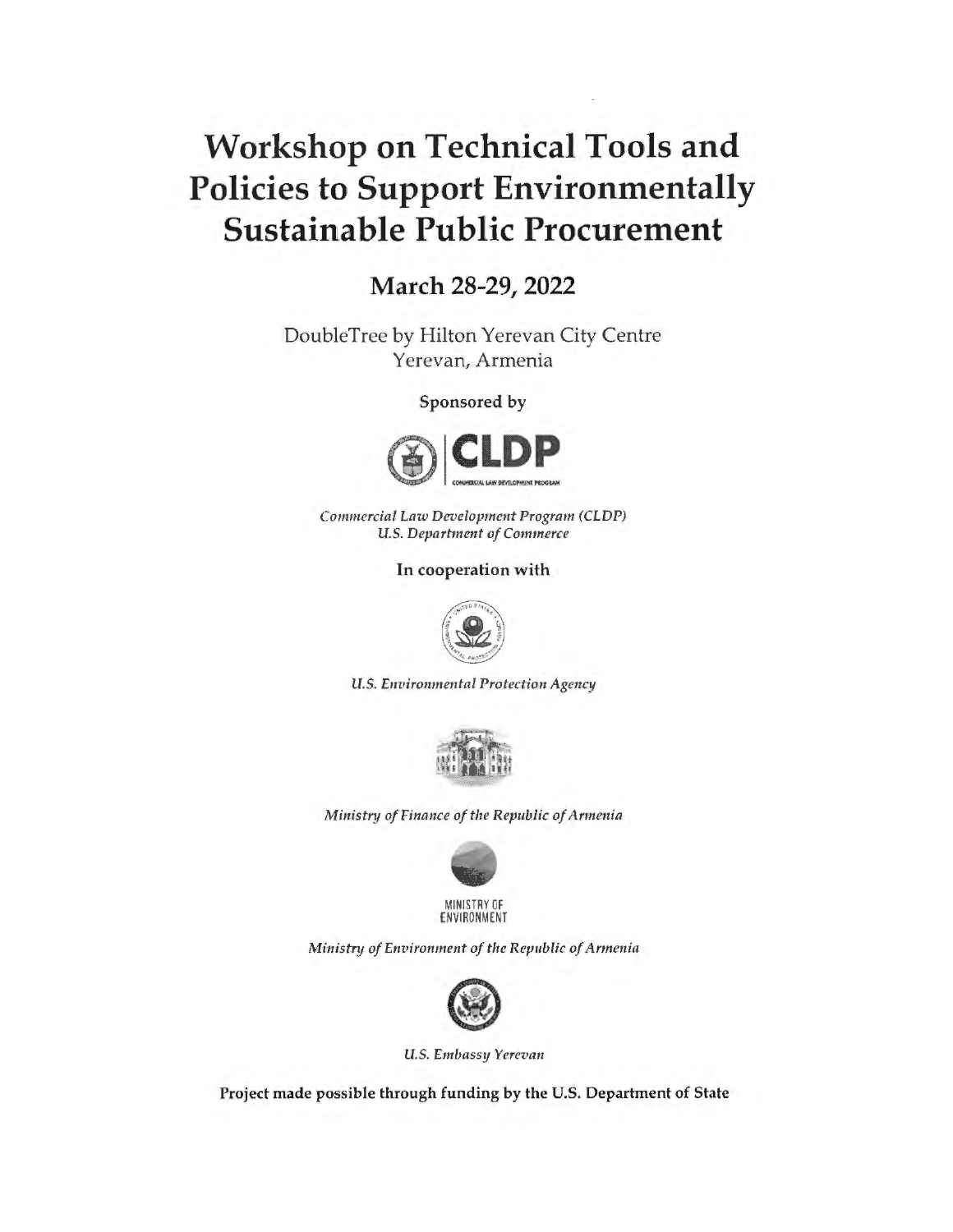# Program Agenda

### Monday, March 28, 2022

| 09:30 - 10:00 AMT<br>$01:30 - 02:00$ EDT | Registration<br>DoubleTree by Hilton Yerevan City Centre, 4/2 Grigor Lusavorich Street,<br>Yerevan 0015, Armenia                                                                                                                                                                                                                                                                                                          |
|------------------------------------------|---------------------------------------------------------------------------------------------------------------------------------------------------------------------------------------------------------------------------------------------------------------------------------------------------------------------------------------------------------------------------------------------------------------------------|
| 10:00 - 10:15 AMT<br>$02:00 - 02:15$ EDT | Welcome, Opening Remarks, Introduction of Advisors and Participants<br>Benjamin Burnes, Economic and Commercial Officer, U.S. Embassy in Yerevan<br>Stephen Gardner, Chief Counsel, Commercial Law Development Program<br>(CLDP), Department of Commerce<br>Avag Avanesyan, Deputy Ministery, Ministry of Finance of the Republic of<br>Armenia<br>Gayane Gabrielyan, Deputy Minister of Environment, Republic of Armenia |
| 10:15 - 10:30 AMT<br>$02:15 - 02:30$ EDT | <b>Introduction of Advisors and Participants</b>                                                                                                                                                                                                                                                                                                                                                                          |
| 10:30 - 11:00 AMT<br>$02:30 - 03:00$ EDT | Overview of Sustainable Public Procurement in Armenia<br>Speaker: Gayane Gabrielvan, Deputy Minister of Environment, Republic of<br>Armenia<br>Learning about Armenia's approach to facilitating sustainable<br>$\circ$<br>procurement via the use of tools<br>Learning about how Armenia's tools support the inclusion of<br>$\circ$<br>sustainability considerations and principles in the procurement process          |
| 11:00 - 11:30 AMT<br>03:00 - 03:30 EDT   | <b>Coffee Break</b>                                                                                                                                                                                                                                                                                                                                                                                                       |
| 11:30 - 12:30 AMT<br>03:30 - 04:30 EDT   | Social Dimension and Societal Impact of SPP<br>Speaker: Aure Adell, Responsible Sourcing Consultant, Quebec Space for<br>Consultation on Responsible Sourcing Practices (ECPAR)                                                                                                                                                                                                                                           |
| 12:30 - 13:30 AMT<br>04:30 - 05:30 EDT   | Lunch                                                                                                                                                                                                                                                                                                                                                                                                                     |
| 13:30 - 14:30 AMT<br>05:30 - 06:30 EDT   | Sustainable Procurement in Practice: Experiences in the State of New<br>Hampshire<br>Speaker: Adam Boltik, Program Manager, Office of International Commerce,<br>Division of Economic Development, Department of Business and Economic<br>Affairs, State of New Hampshire                                                                                                                                                 |
| 14:30 - 15:30 AMT<br>06:30 - 07:30 EDT   | <b>Coffee Break</b>                                                                                                                                                                                                                                                                                                                                                                                                       |
| 15:30 - 16:30 AMT<br>07:30 - 08:30 EDT   | Introduction to the Tools and Policies of the U.S. Environmental Protection<br>Agency (EPA)<br>Speaker: Holly Elwood, Senior Advisor, EPA<br>Identifying sustainable products & services via federal programs and the<br>EPA's Recommendations of Specifications, Standards, and Ecolabels for<br>US federal purchasing                                                                                                   |

 $\sim 10^{-1}$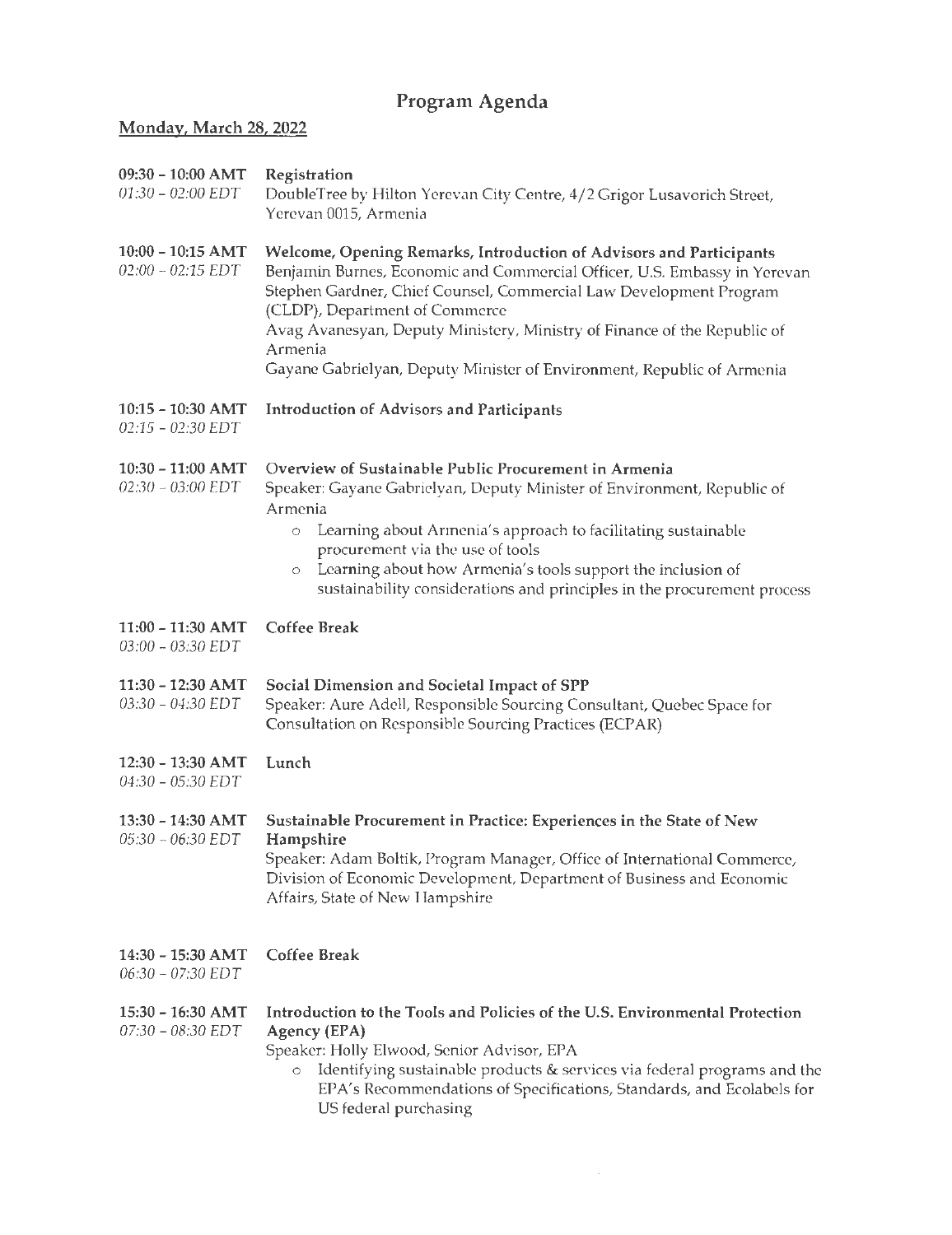#### 16:30 - 17:30 **AMT**  *08:30* - *09:30 EDT*  **Implementing Sustainability in Public Procurement, and Understanding Life-Cycle Analysis**

Speaker: Steven Schooner, Nash & Cibinic Professor of Government Procurement Law - George Washington University o What is sustainable public procurement in practice (concepts)?

- o What is life-cycle cost analysis (LCCA), and what is its role in sustainable procurement?
- o What is the U.S. experience with sustainable public procurement (introduction)?

| 17:00 – 17:30 AMT | <b>Moderated Questions &amp; Answer Session</b> |
|-------------------|-------------------------------------------------|
| 09:00 – 09:30 EDT | Moderator: Stephen Gardner, Chief Counsel, CLDP |
|                   | Panelists: TBD                                  |

**17:30AMT**  *09:30 EDT*  **End of Dayl** 

#### **Tuesday, March 29, 2022**

| 09:30 - 10:30 AMT<br>$01:30 - 02:30$ EDT   | UNEP's global view and lessons learned on implementation of SPP<br>Speaker: Farid Yaker, Program Officer - United Nations Environment<br>Programme                                                                                                                                                                                                 |
|--------------------------------------------|----------------------------------------------------------------------------------------------------------------------------------------------------------------------------------------------------------------------------------------------------------------------------------------------------------------------------------------------------|
| $10:30 - 11:00$ AMT<br>$02:30 - 03:00$ EDT | Coffee Break                                                                                                                                                                                                                                                                                                                                       |
| $11:00 - 12:00$ AMT<br>$03:00 - 04:00$ EDT | The Green Public Procurement Program of the Basque Country: A long-term<br>commitment, hard work, Iessons and successes<br>Speaker: Aure Adell, Responsible Sourcing Consultant, Quebec Space for<br>Consultation on Responsible Sourcing Practices (ECPAR)                                                                                        |
| 12:00 - 13:00 AMT<br>$04:00 - 05:00$ EDT   | Obstacles and Solutions - Interactive Session                                                                                                                                                                                                                                                                                                      |
| 13:00 - 14:00 AMT<br>$05:00 - 06:00$ EDT   | Lunch                                                                                                                                                                                                                                                                                                                                              |
| 14:00 - 15:00 AMT<br>$06:00 - 07:00$ EDT   | Understanding the State and Federal Policy Context in the U.S.<br>Speaker: Porter Glock, Procurement Analyst at the Office of Federal<br><b>Procurement Policy</b>                                                                                                                                                                                 |
| 15:00 - 15:30 AMT<br>$07:00 - 07:30$ EDT   | <b>Coffee Break</b>                                                                                                                                                                                                                                                                                                                                |
| 15:30 - 16:30 AMT<br>07:30 - 08:30 EDT     | Building a Strategic Program Approach for Meaningful Procurement Impact<br>Speaker: Sarah O'Brien, CEO, Sustainable Purchasing Leadership Council<br>Why is it important to evaluate materiality?<br>$\circ$<br>Identifying areas for greatest potential for impact and discovering where<br>$\circ$<br>mature tools and resources can be utilized |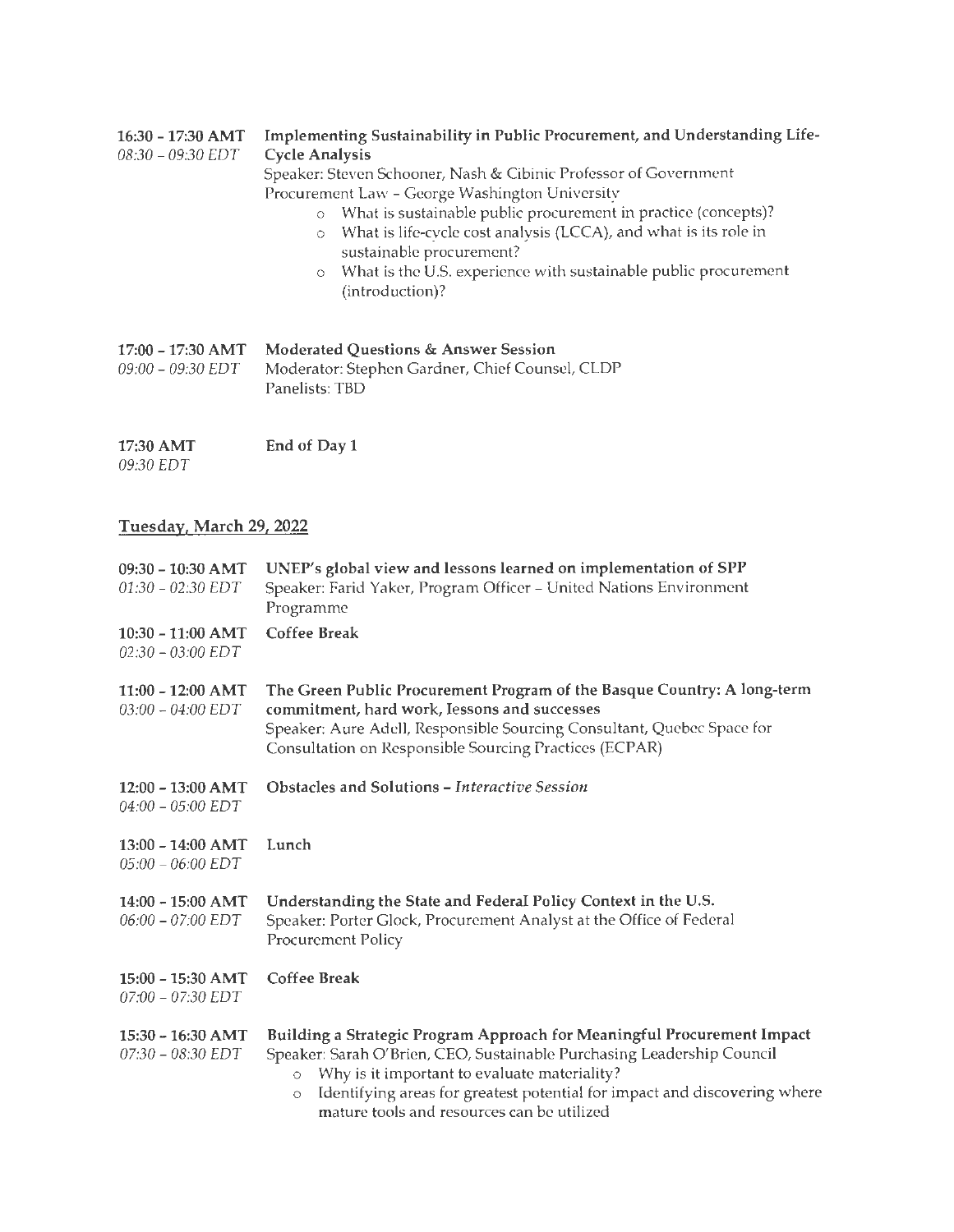|                                          | Understanding how to create a program charter, goal setting by<br>$\circ$<br>feasibility and impact, stakeholder engagement and strategy building                                   |
|------------------------------------------|-------------------------------------------------------------------------------------------------------------------------------------------------------------------------------------|
| 16:30 - 17:00 AMT<br>$08:30 - 09:00$ EDT | <b>Moderated Questions &amp; Answer Session</b><br>Moderator: Stephen Gardner, Chief Counsel, CLDP<br>Panelists: Adam Boltik, Aure Adell, Head of Department of Ministry of Finance |
| $17:00 - 17:15$ AMT                      | <b>Next Steps &amp; Recommendations</b>                                                                                                                                             |
| $09:00 - 09:15$ EDT                      | Speaker: Stephen Gardner, Chief Counsel, CLDP                                                                                                                                       |
| 17:15 - 17:30 AMT                        | <b>Workshop Evaluation</b>                                                                                                                                                          |
| $09:15 - 09:30$ EDT                      | Nicolette Mena, International Program Specialist, CLDP                                                                                                                              |
| $17:30 - 17:45$ AMT                      | Certificate Ceremony, Group Photo & Closing Remarks                                                                                                                                 |
| $09:30 - 09:45$ EDT                      | Speaker: Stephen Gardner, Chief Counsel, CLDP                                                                                                                                       |
| 17:45 AMT                                | <b>End of Program</b>                                                                                                                                                               |

*09:45 EDT*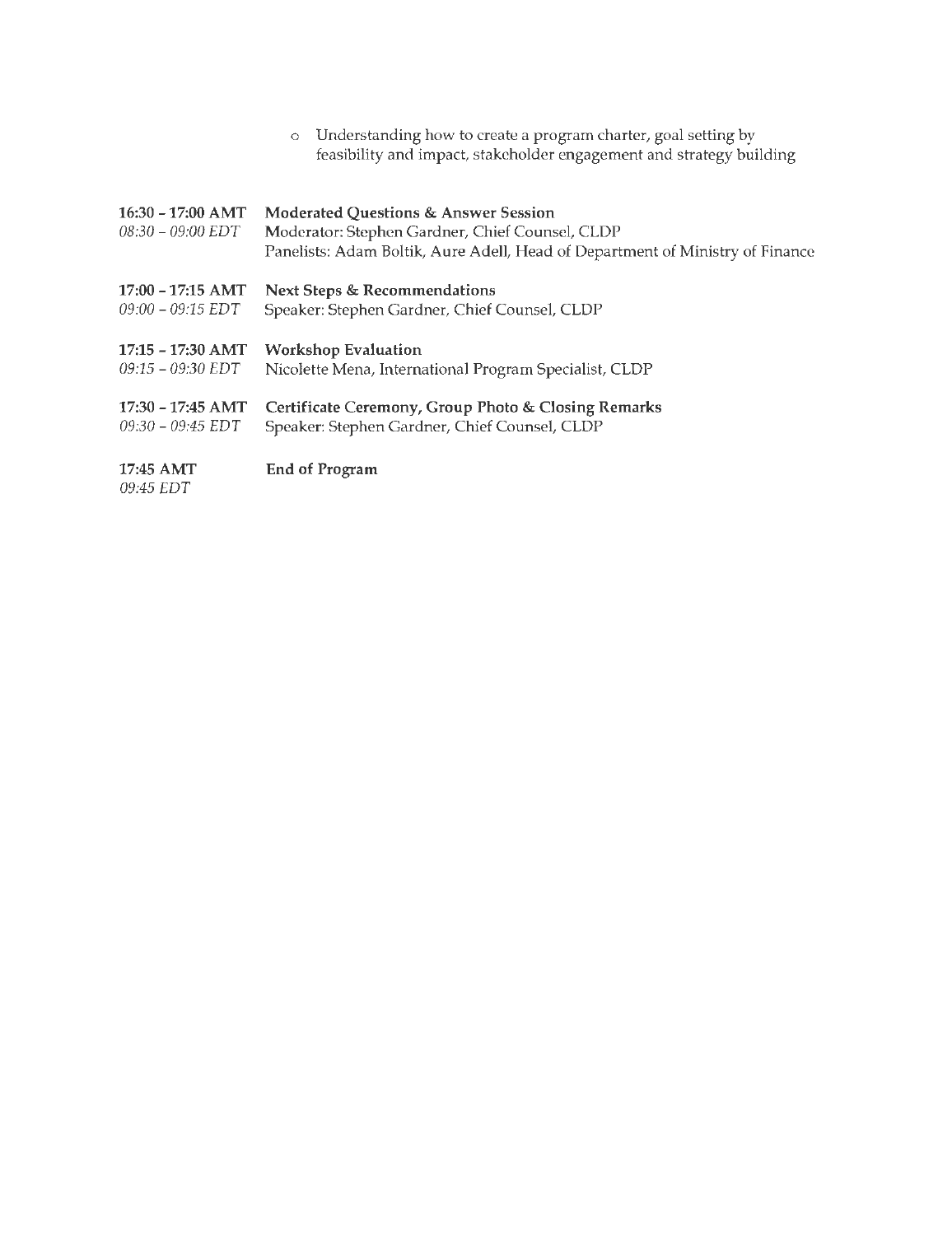# **Workshop on Environmentally Sustainable Public Procurement: Policies, Tools, Best Practices, and Lessons Learned**

**March 23-24, 2022** 

Sheraton Grand Metechi Palace, Tbilisi, Georgia

Sponsored by



*Commercial Law Development Program (CLDP) U.S. Department of Commerce* 

### In cooperation with



*U.S. Environmental Protection Agency* 



*State Procurement Agency of Georgia* 



*U.S. Embassy Tbilisi* 

Project made possible through funding by the U.S. Department of State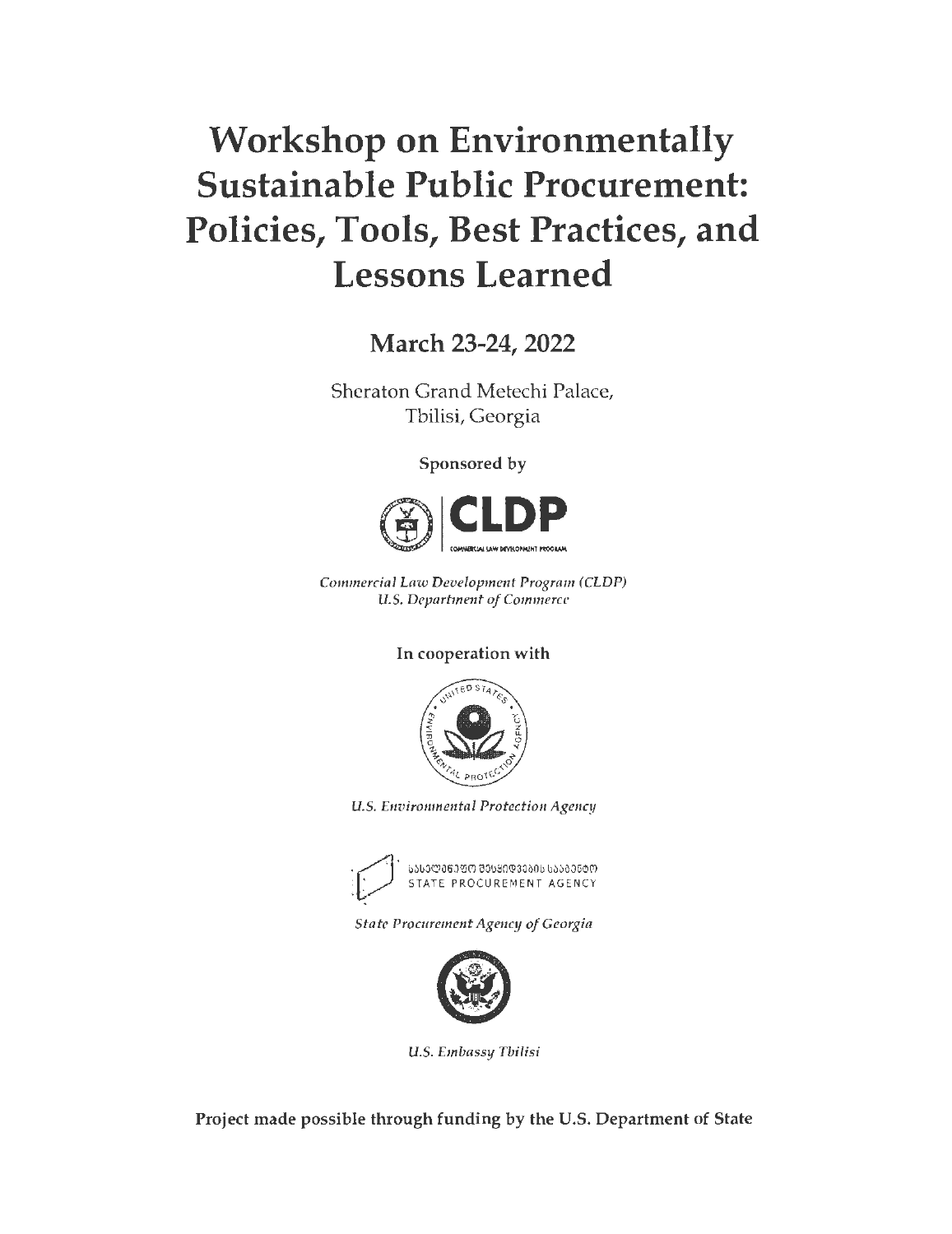# **Program Agenda**

# **Wednesday, March 23, 2022**

| 11:00 - 11:30 GET<br>$03:00 - 03:30$ EDT  | Registration                                                                                                                                                                                                                                                                                                                                                                                                                                                      |
|-------------------------------------------|-------------------------------------------------------------------------------------------------------------------------------------------------------------------------------------------------------------------------------------------------------------------------------------------------------------------------------------------------------------------------------------------------------------------------------------------------------------------|
| $11:30 - 12:00$ GET<br>$03:30 - 4:00$ EDT | <b>Welcome, Opening Remarks, Introduction of Advisors</b><br>and Participants<br>Representative of the Parliament of Georgia (TBD)<br>Representative of the Government of Georgia (TBD)<br>Representative of the U.S. Embassy in Tbilisi (TBD)<br>Stephen Gardner, Chief Counsel, Commercial Law Development<br>Program, U.S. Department of Commerce (USDOC-CLDP)<br>Kakha Demetrashvili, Deputy Chairperson, State Procurement Agency<br>$\bullet$<br>of Georgia |
| 12:00 - 12:30 GET<br>04:00 - 04:30 EDT    | Coffee Break/Tech Break                                                                                                                                                                                                                                                                                                                                                                                                                                           |
| 12:30 - 13:00 GET<br>$04:30 - 05:00$ EDT  | Overview of Current Opportunities and Challenges for the State<br>Procurement Agency of Georgia<br>Dimitri Gulisashvili, Head of Foreign Relations Department, State<br>Procurement Agency of Georgia                                                                                                                                                                                                                                                             |

### INTRODUCTION TO ENVIRONMENT ALLY SUSTAINABLE PUBLIC PROCUREMENT

| 13:00 - 14:00 GET<br>$05:00 - 06:00$ EDT   | Sustainable Procurement in Practice: Experiences in the State of New<br>Hampshire<br>Speaker: Adam Boltik, Program Manager, Office of International Commerce,<br>Division of Economic Development, Department of Business and Economic<br>Affairs, State of New Hampshire                                                                                                                                                                                                                                                                                                                                                                                        |
|--------------------------------------------|------------------------------------------------------------------------------------------------------------------------------------------------------------------------------------------------------------------------------------------------------------------------------------------------------------------------------------------------------------------------------------------------------------------------------------------------------------------------------------------------------------------------------------------------------------------------------------------------------------------------------------------------------------------|
| 14:00 - 15:00 GET<br>$06:00 - 07:00$ EDT   | Lunch Break/Tech Break                                                                                                                                                                                                                                                                                                                                                                                                                                                                                                                                                                                                                                           |
| 15:00 - 16:00 GET<br>$07:00 - 08:00$ EDT   | U.S. Experience - Tools for the Identification and Acquisition of<br>Sustainable Goods: Introduction to the Commonwealth of Massachusetts<br><b>Environmentally Preferable Products Procurement Program</b><br>Speaker: Julia Wolfe, Director of Environmental Purchasing at the<br>Commonwealth of Massachusetts<br>Learning about the Commonwealth of Massachusetts' approach to<br>۰<br>facilitating sustainable procurement for goods and services<br>Learning how the Commonwealth of Massachusetts uses relevant<br>۰<br>tools and processes to support the inclusion of sustainability<br>considerations and principles in public procurement<br>Q&A<br>٠ |
| $16:00 - 16:30$ GET<br>$08:00 - 08:30$ EDT | Coffee Break/Tech Break                                                                                                                                                                                                                                                                                                                                                                                                                                                                                                                                                                                                                                          |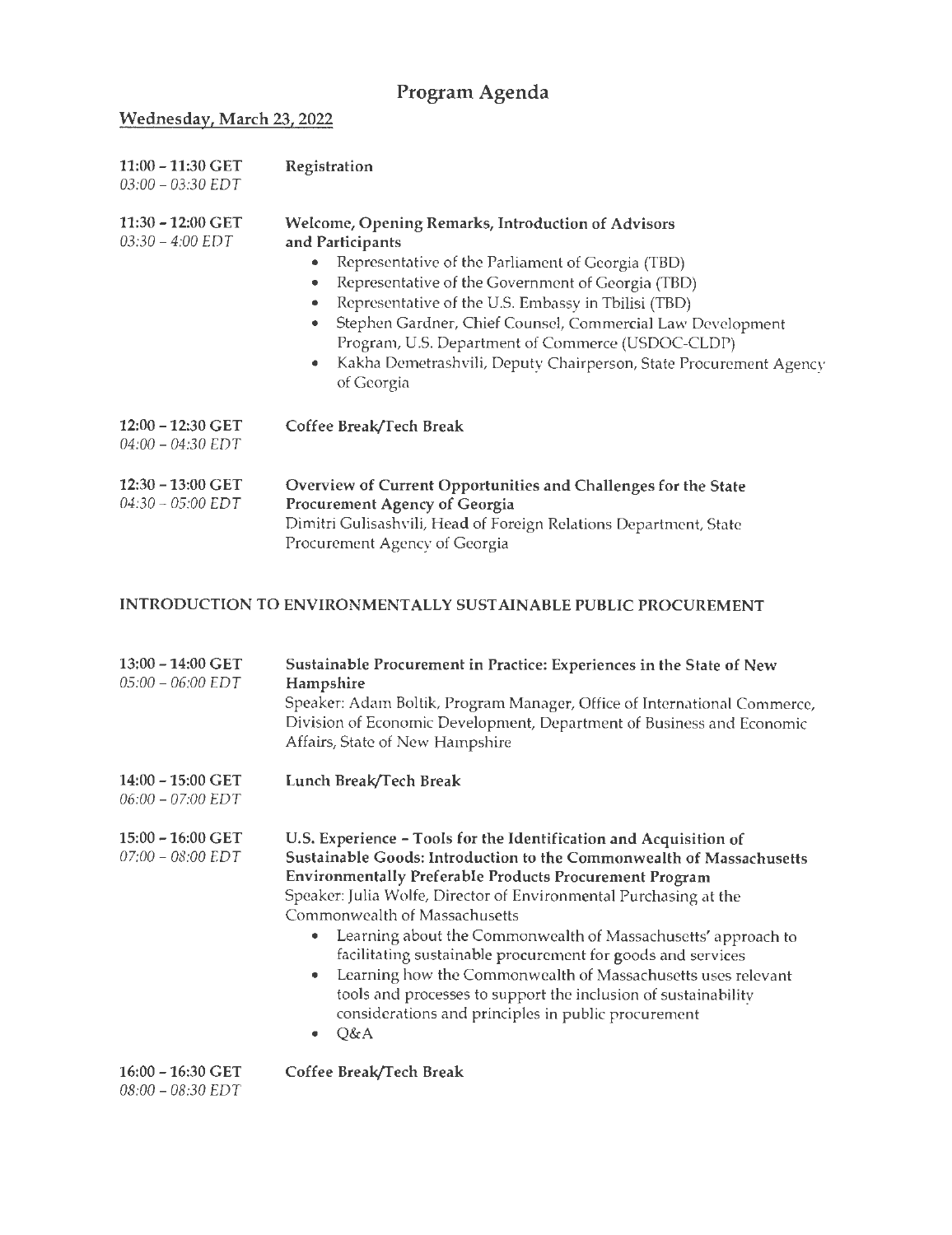| 16:30 - 17:30 GET<br>08:30 - 09:30 EDT   | Introduction to the Policies, Practices and Tools of the U.S. Environmental<br><b>Protection Agency (EPA)</b><br>Speaker: Alison Kinn Bennett, EPA<br>Identifying sustainable products & services via federal programs<br>Recommendations of Specifications, Standards, and Ecolabels for US<br>federal purchasing<br>Q&A<br>٠                                                                                                               |
|------------------------------------------|----------------------------------------------------------------------------------------------------------------------------------------------------------------------------------------------------------------------------------------------------------------------------------------------------------------------------------------------------------------------------------------------------------------------------------------------|
| 17:30 - 18:00 GET<br>$09:30 - 10:00$ EDT | Coffee Break/Tech Break                                                                                                                                                                                                                                                                                                                                                                                                                      |
| 18:00 - 19:00 GET<br>10:00 - 11:00 EDT   | Implementing Sustainability in Public Procurement, and Understanding<br>Life-Cycle Analysis<br>Speaker: Professor Steven Schooner, George Washington University Law<br>What is sustainable public procurement in practice?<br>Concepts of sustainable public procurement<br>What is life-cycle cost analysis (LCCA), and what is its role in<br>sustainable procurement?<br>What is the U.S. experience with sustainable public procurement? |
| 19:00 GET<br>11:00 EDT                   | End of Day 1                                                                                                                                                                                                                                                                                                                                                                                                                                 |

### Thursday, March 24, 2022

### POLICIES AND TECHNICAL TOOLS TO SUPPORT ENVIRONMENTALLY SUSTAINABLE PUBLIC PROCUREMENT

| $11:00 - 12:00$ GET<br>$03:00 - 04:00$ EDT | UNEP's Global View and Lessons Learned on Implementation of SPP<br>Speaker: Farid Yaker, Program Officer, United Nations Environment<br>Programme                               |
|--------------------------------------------|---------------------------------------------------------------------------------------------------------------------------------------------------------------------------------|
| 12:00 - 12:30 GET<br>$04:00 - 04:30 EDT$   | Coffee Break/Tech Break                                                                                                                                                         |
| 12:30 - 13:30 GET<br>$04:30 - 05:30$ EDT   | Social Dimension and Societal Impact of SPP<br>Speaker: Aure Adell, Responsible Sourcing Consultant, Quebec Space for<br>Consultation on Responsible Sourcing Practices (ECPAR) |
| 13:30 - 14:30 GET<br>05:30 - 06:30 EDT     | Lunch Break/Tech Break                                                                                                                                                          |
| 14:30 - 15:30 GET<br>$06:30 - 07:30$ EDT   | Understanding the State and Federal Policy Context in the U.S.<br>Speaker: Porter Glock, Procurement Analyst at the Office of Federal<br>Procurement Policy                     |
| 15:30 - 16:00 GET<br>$07:30 - 08:00$ EDT   | Coffee Break/Tech Break                                                                                                                                                         |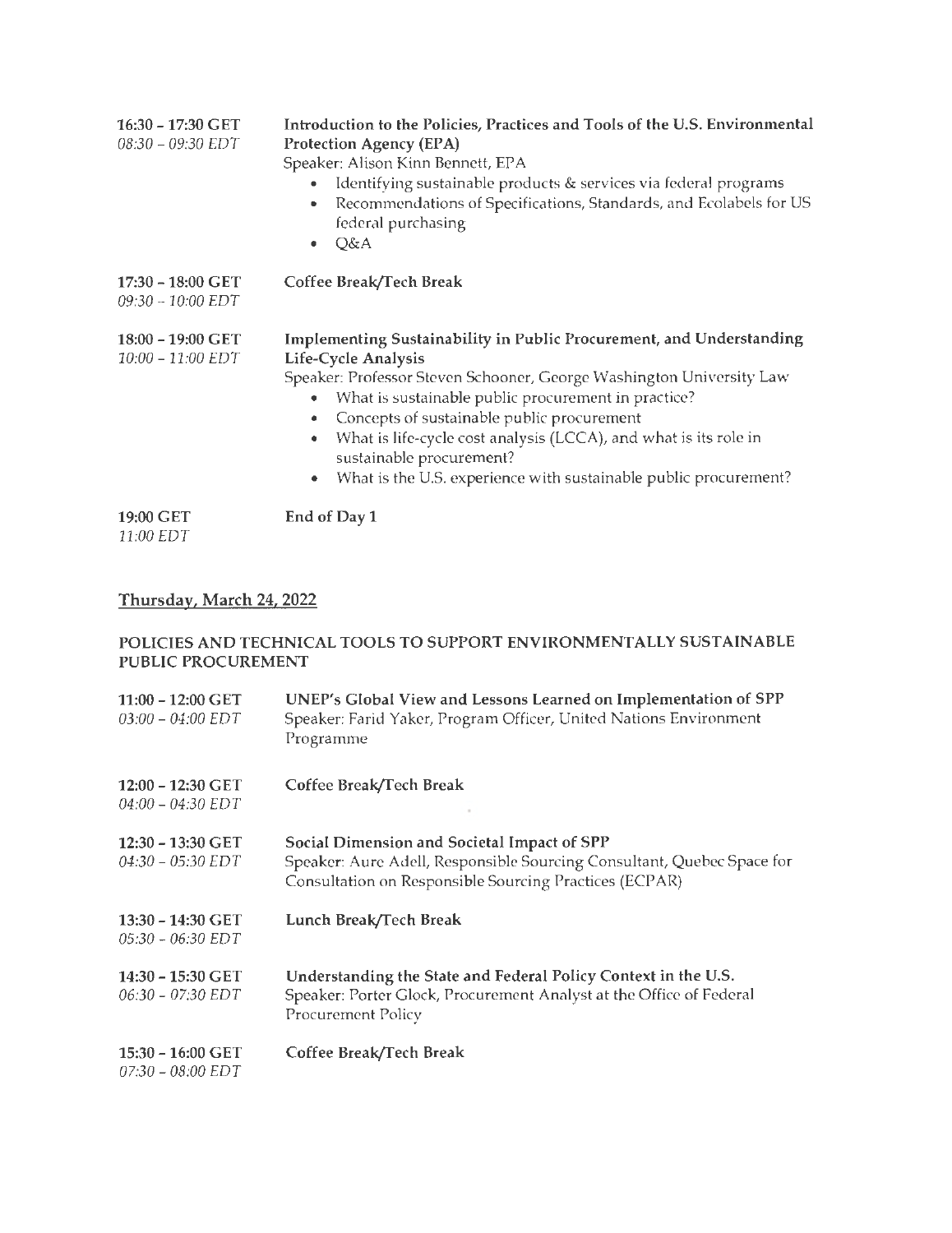| 16:00 - 17:00 GET<br>$08:00 - 09:00$ EDT | Building a Strategic Program Approach for Meaningful Procurement<br>Impact<br>Speaker: Sarah O'Brien, CEO, Sustainable Purchasing Leadership Council<br>Why is it important to evaluate materiality?<br>Identifying areas for greatest potential for impact and discovering<br>where mature tools and resources can be utilized<br>Understanding how to create a program charter, goal setting by<br>feasibility and impact, stakeholder engagement and strategy building |
|------------------------------------------|---------------------------------------------------------------------------------------------------------------------------------------------------------------------------------------------------------------------------------------------------------------------------------------------------------------------------------------------------------------------------------------------------------------------------------------------------------------------------|
| 17:00 - 17:30 GET<br>09:00 - 09:30 EDT   | Coffee Break/Tech Break                                                                                                                                                                                                                                                                                                                                                                                                                                                   |
| <b>PROCUREMENT</b>                       | THE ROLE OF ACADEMIA AND CIVIL SOCIETY IN ADVANCING SUSTAINABLE PUBLIC                                                                                                                                                                                                                                                                                                                                                                                                    |
| 17:30 - 18:00 GET<br>09:30 - 10:00 EDT   | How Can Academia and Civil Society Support the Adoption and<br><b>Implementation of Sustainable Public Procurement?</b><br>Speaker: Steven Schooner, Nash & Cibinic Professor of<br>Government Procurement Law - George Washington University                                                                                                                                                                                                                             |
| 18:00 - 18:30 GET<br>10:00 - 10:30 EDT   | <b>Next Steps &amp; Recommendations</b><br>Stephen Gardner, Chief Counsel, CLDP                                                                                                                                                                                                                                                                                                                                                                                           |
| 18:30 - 19:00 GET<br>10:30 - 11:00 EDT   | <b>Workshop Evaluation</b><br>Nicolette Mena, International Program Specialist, CLDP                                                                                                                                                                                                                                                                                                                                                                                      |
| 19:00 - 19:30 GET<br>11:00 - 11:30 EDT   | Certificate Ceremony, Group Photo & Closing Remarks<br>Stephen Gardner, Chief Counsel, CLDP                                                                                                                                                                                                                                                                                                                                                                               |
| 19:30 GET<br>11:30 EDT                   | <b>End of Program</b>                                                                                                                                                                                                                                                                                                                                                                                                                                                     |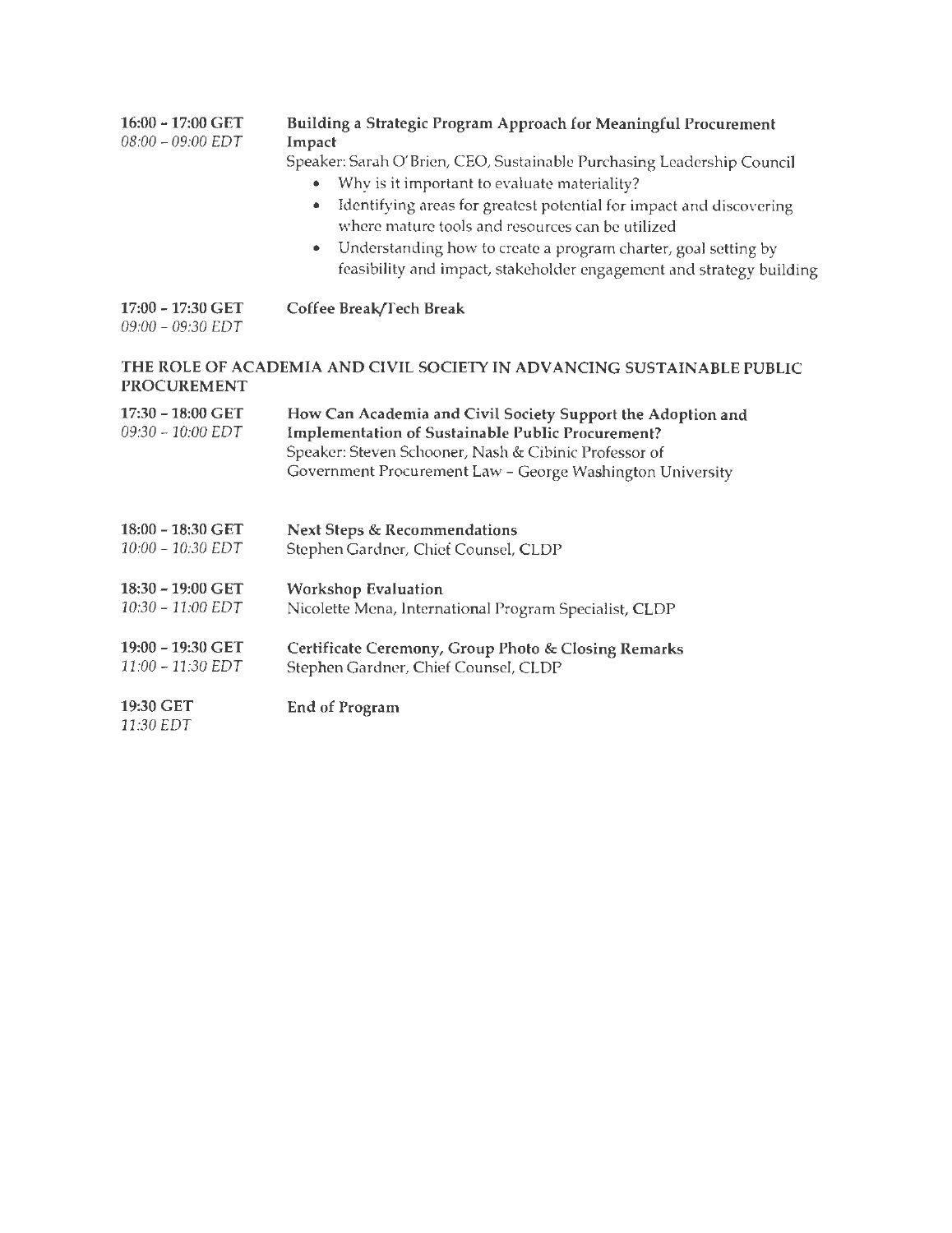





**lisb3@860@0 83l90@3380b bSS836@0 STATE PROCUREMENT AGENCY** 

*The Commercial Lnw Development Program of the U.S. Department of Commerce,*  in cooperation with the U.S. Environmental Protection Agency and the State Procurement Agency of Georgia, is pleased to present:

# **Workshop on Environmentally Sustainable Public Procurement: Policies, Tools, Best Practices, and Lessons Learned**

Sustainable Procurement in Practice: Experiences of the State of New Hampshire *Presented* by *Adam Boltik* 



**Adam Boltik** is the International Program Manager of the New Hampshire Office of International Commerce. In this capacity, he oversees efforts to assist New Hampshire businesses looking to start or expand their exports to markets overseas and supports programs expanding access to export-related training and services (including financial assistance). In this position he also focuses on assistance for the aerospace and defense community in the state.

Prior to joining the State of New Hampshire in 2020, Mr. Boltik worked for the Federal Government for 10 years. At the International Trade Administration, Mr. Boltik assisted

U.S. companies seeking assistance in resolving unfair foreign trade barriers that affected their ability to do business overseas. His focus was on helping U.S. exporters access foreign government procurements. Mr. Boltik also represented the voice of businesses in international trade agreement negotiations, such as the U.S. - Mexico - Canada Agreement (USMCA).

U.S. Experience - Tools for the Identification and Acquisition of Sustainable Goods: Introduction to the Commonwealth of Massachusetts Environmentally Preferable Products Procurement Program *Presented* by *Julia Wolfe* 



Julia Wolfe is the Director of Environmental Purchasing at the Commonwealth of Massachusetts' Operational Services Division (OSD), working to integrate sustainable specifications into statewide contracts. She helps administer Executive Order 515: Establishing an Environmental Purchasing Policy and co-chairs the Commonwealth's Toxics Reduction Task Force. Before joining OSD, Julia worked for the US EPA on Pollution Prevention and Toxics and Solid Waste Programs and then for the Commonwealth's Department of Environmental Protection Waste Programs Division and Toxics and Hazards Program. Julia's environmental purchasing work has resulted in an award-winning multi-state procurement for Environmentally Preferable Cleaning Products, resulting in over \$100M spend and counting. She's led efforts to identify healthier furniture in statewide contracts, ways to incorporate EPP's into Maintenance, Repair and Operations contracts, helped bring commercial grade battery powered

electric lawn equipment to the contract, and identify ways to automate EPP data collection.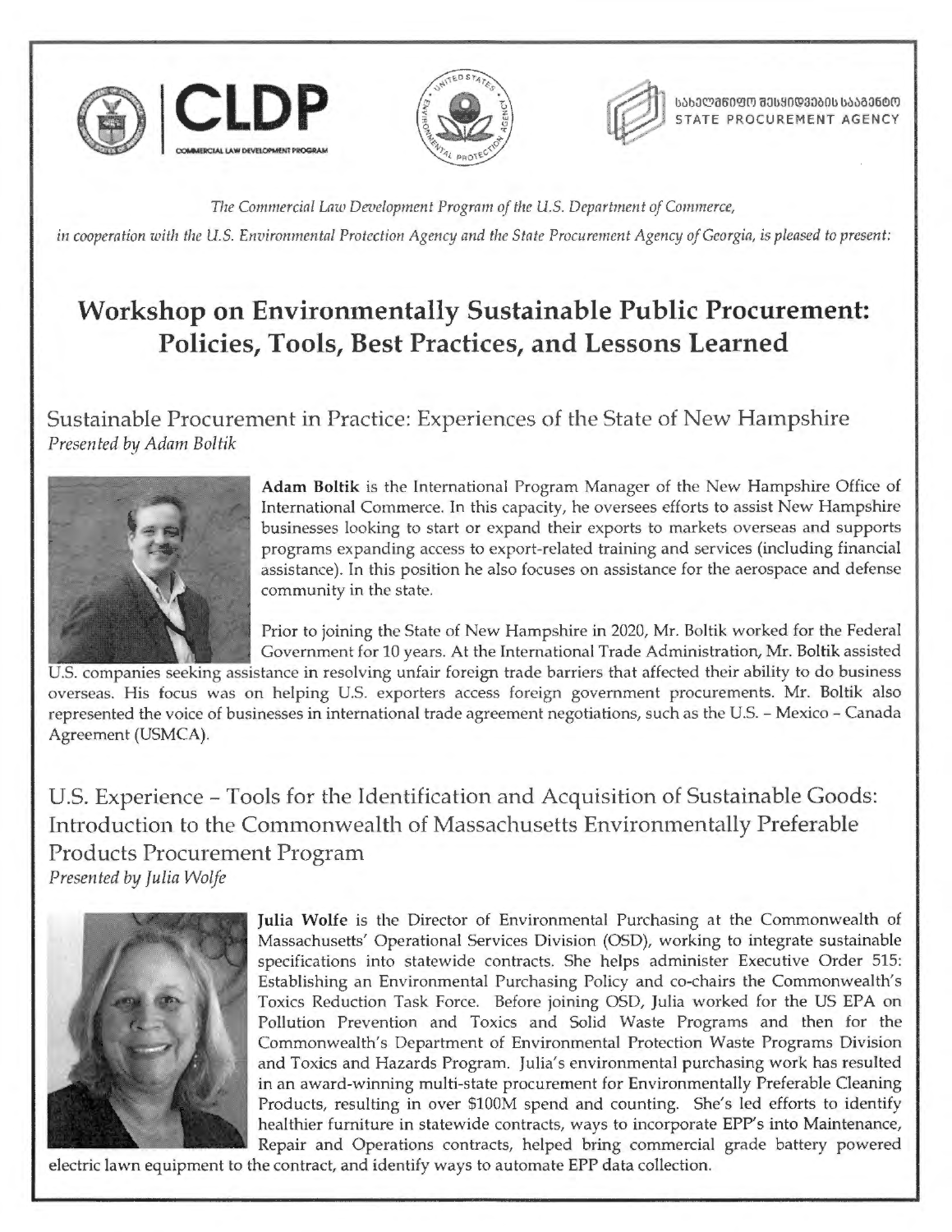Introduction to the Policies, Practices and Tools of the U.S. Environmental Protection Agency (EPA) *Presented* by *Alison Kinn Bennett* 



**Alison Kinn Bennett** is a Senior Advisor in the United States Environmental Protection Agency's Office of Chemical Safety and Pollution Prevention. Alison has focused her 20+ year career on leveraging private sector innovation and billions in federal spending to support cleaner and greener supply chains for all. She co-founded two influential networks within EPA-the Green Building Workgroup and the Sustainable Products Network-which bring together policy and technical staff to advance comprehensive, market-based approaches to furthering EPA's mission. Since 2001, Alison has served in EPA's Environmentally Preferable Purchasing (EPP) Program, representing EPA in the development of private sector sustainability standards within the US Green Building Council, Sustainable Sites Initiative, ASTM International, NSF International, and Underwriters Laboratories, among others. Alison has also represented EPA on the advisory committees of the Sustainable Purchasing Leadership Council, Cradle to Cradle

Product Innovations Institute, ISEAL, and the United Nations Sustainable Public Procurement Program. In 2016, Alison and her team released *Recommendations of Specifications, Standards, and Ecolabels-a* game changer in bringing clarity to the sustainability marketplace.

Implementing Sustainability in Public Procurement, and Understanding Life-Cycle Analysis & How Can Academia and Civil Society Support the Adoption and Implementation of Sustainable Public Procurement? *Presented* by *Professor Steven* L. *Schooner* 



**Steve L. Schooner** is the Nash & Cibinic Professor of Government Procurement Law at the George Washington University Law School, where he previously served as Senior Associate Dean for Academic Affairs.

Before joining the faculty, Professor Schooner was the Associate Administrator for Procurement Law and Legislation (a Senior Executive Service position) at the Office of Federal Procurement Policy (OFPP) in the Office of Management and Budget (0MB) in the Executive Office of the President (EOP).

He previously tried cases and handled appeals in the Commercial Litigation Branch of the Department of Justice. He also practiced with private law firms and, as an Active Duty Army Judge Advocate, served as a Commissioner at the Armed Services Board of

Contract Appeals. As an Army Reserve officer, he served for more than fifteen years as an Adjunct Professor at the Judge Advocate General's School of the Army, in Charlottesville, Virginia.

Outside of the U.S., he has advised government officials on public procurement issues, either directly or through multigovernment programs, in more than three dozen countries. His dispute resolution experience includes service as an expert witness, arbitrator, mediator, neutral, and ombudsman.

Professor Schooner received his Bachelors degree from Rice University, Juris Doctor from the College of William and Mary, and Master of Laws (with highest honors) from the George Washington University. He is a Fellow of the National Contract Management Association (NCMA), a recipient of NCMA's Charles A. Dana Distinguished Service Award, a Certified Professional Contracts Manager (CPCM), and he serves on the Board of Directors of the Procurement Round Table. He is a Faculty Advisor to the American Bar Association's PUBLIC CONTRACT LAW JOURNAL and a member of the GOVERNMENT CONTRACTOR Advisory Board. He is author or co-author of numerous publications including THE GOVERNMENT CONTRACTS REFERENCE BOOK: A COMPREHENSIVE GUIDE TO THE LANGUAGE OF PROCUREMENT (now in its fifth edition).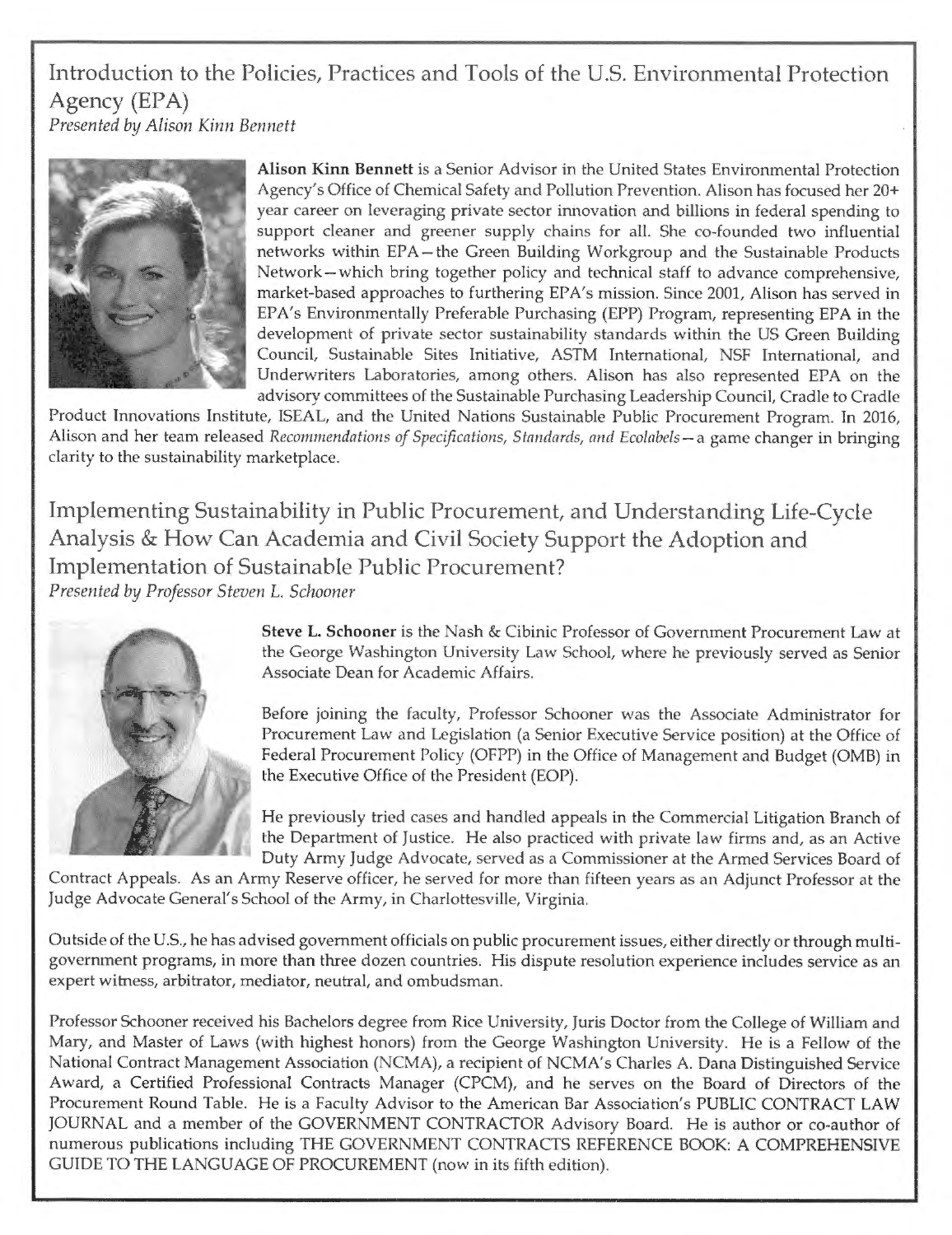# UNEP's Global View and Lessons Learned on Implementation of SPP *Presented* by *Farid Yaker*



**Farid Yaker** has been leading the work of UNEP in Sustainable Public Procurement since 2008. He has directed the publication of numerous UNEP publications on SPP including the periodical Global SPP Reviews and the SPP Implementation Guidelines.

Farid taught Agricultural economics at the University of Blida, Algeria from 1988 to 1990 before joining the international NGO Enda (Environmental Development Action) after the Rio summit that he attended in 1992. Farid took the direction of the European office of Enda before joining UNEP.

He holds a master's degree in Agricultural economics from the University of California at Davis, USA

# Social Dimension and Societal Impact of Sustainable Public Procurement *Presented* by *Aure Adell*



Ms. Aure Adell is sustainable procurement expert at ECPAR, the network of organisations for responsible procurement of Quebec.

With a background on Environmental Sciences, she has 20 years' experience in the promotion and implementation of sustainable procurement in all its components and dimensions: from policy analysis and definition to the development of tools and resources, the introduction of sustainability criteria in tendering processes, the provision of capacity budling programmes and the definition of results monitoring and measurement systems.

Some of the organisations she has provided support to include international organisations such as the United Nations Environmental Programme or the European

Commission, national and regional governments from different world regions as well as local authorities and small and medium companies both in Spain and Canada.

To mention only a few, she was the main coordinator and co-author/ developer of the 2017 UN SPP Global Review, the EU Life-Cycle Costing tools or the Basque Country's GPP Policy and implementation resources and activities.

## Understanding the State and Federal Policy Context in the U.S. *Presented* by *Porter Glock*



**Porter Glock** is a Procurement Analyst with the Office of Federal Procurement Policy (OFPP). Porter started at OFPP as part of a Presidential Management Fellows rotation in April 2014 and accepted a permanent position that July. Porter's portfolio at OFPP includes sustainable procurement, breaches of personally identifiable information, and customer satisfaction among other issues.

Prior to joining OFPP, Porter worked in Treasury's Office of the Procurement Executive and DHS' Office of Procurement Operations. Porter received his Juris Doctor degree from the George Mason University School of Law, and his Bachelor of Sciences in Environmental Policy and Planning from Virginia Tech. He is a member of the Virginia State Bar, holds a FAC-C Level III contracting certification, and is also a Returned Peace Corps Volunteer, serving in Fiji from 2006-08.